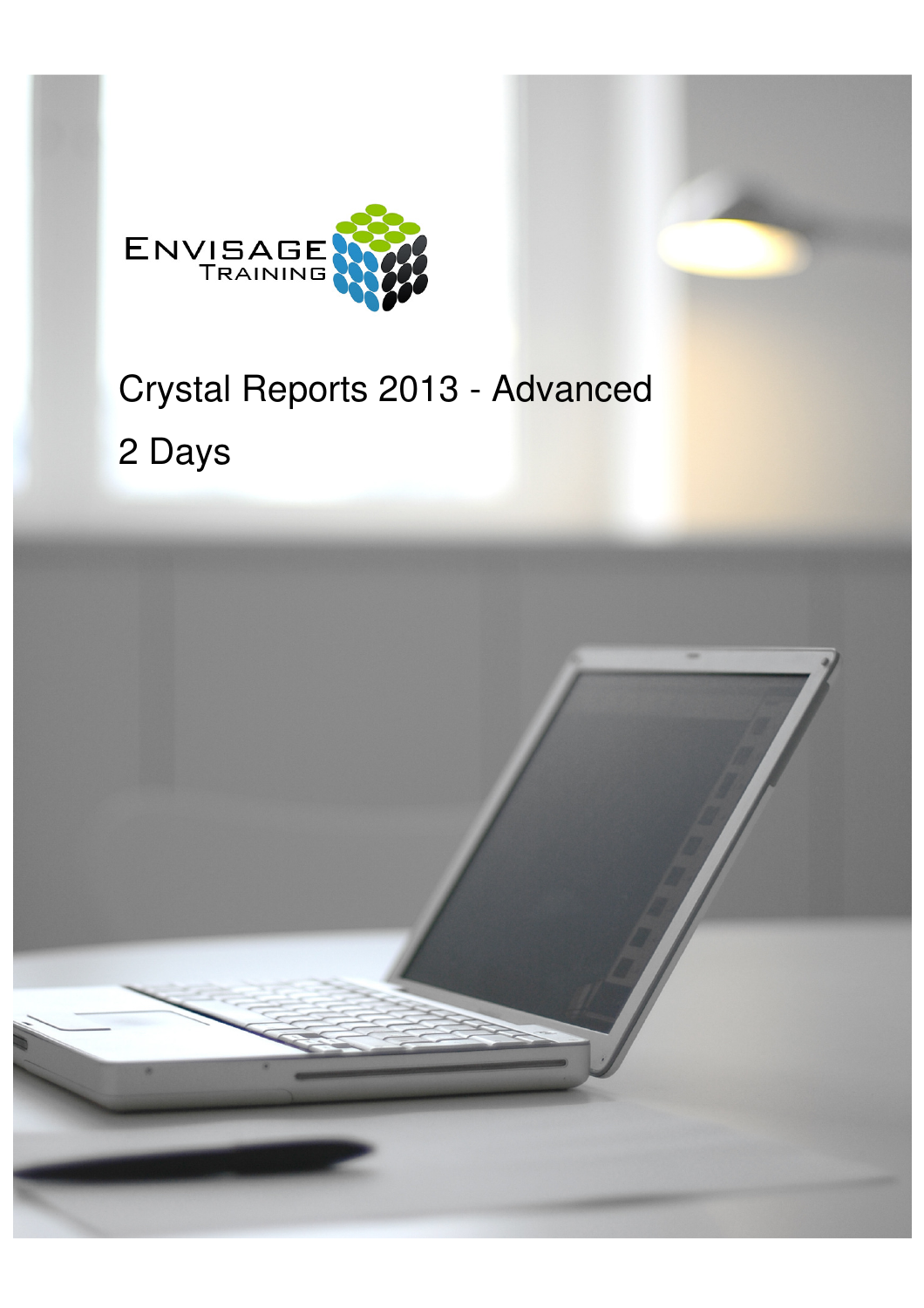### **Topics Covered:**

#### **Creating Running Totals**

Create a Running Total Field Modify a Running Total Field Create a Manual Running Total

#### **Working with Cross-Tabs**

Create a Cross-Tab Report Format a Cross-Tab Report Create Groups in Cross-Tab Reports

#### **Adding Subreports**

Insert a Subreport Edit a Subreport Share Variables

#### **Creating Drill-Downs in a Report**

Create a Drill-Down Create Headings for Drill-Down Data

#### **Using SQL Statements in Report Processing**

Create a Report Using SQL Queries Summarize Report Data Create Joins Using SQL Create Subqueries Create an SQL Expression Field

#### **Creating Complex Formulas**

Work with Loops Work with Arrays

#### **Adding Charts to Reports**

Create Charts Create a Chart with a Drill-Down Create a Top N Chart Create a Cross-Tab Chart Create Charts for Grouped Data Format a Chart Create a Chart Template

#### **Enhancing Report Functionality**

Organize Data Based on a Hierarchy Create a Dynamic Image Create a Report Alert Create a Geographic Map